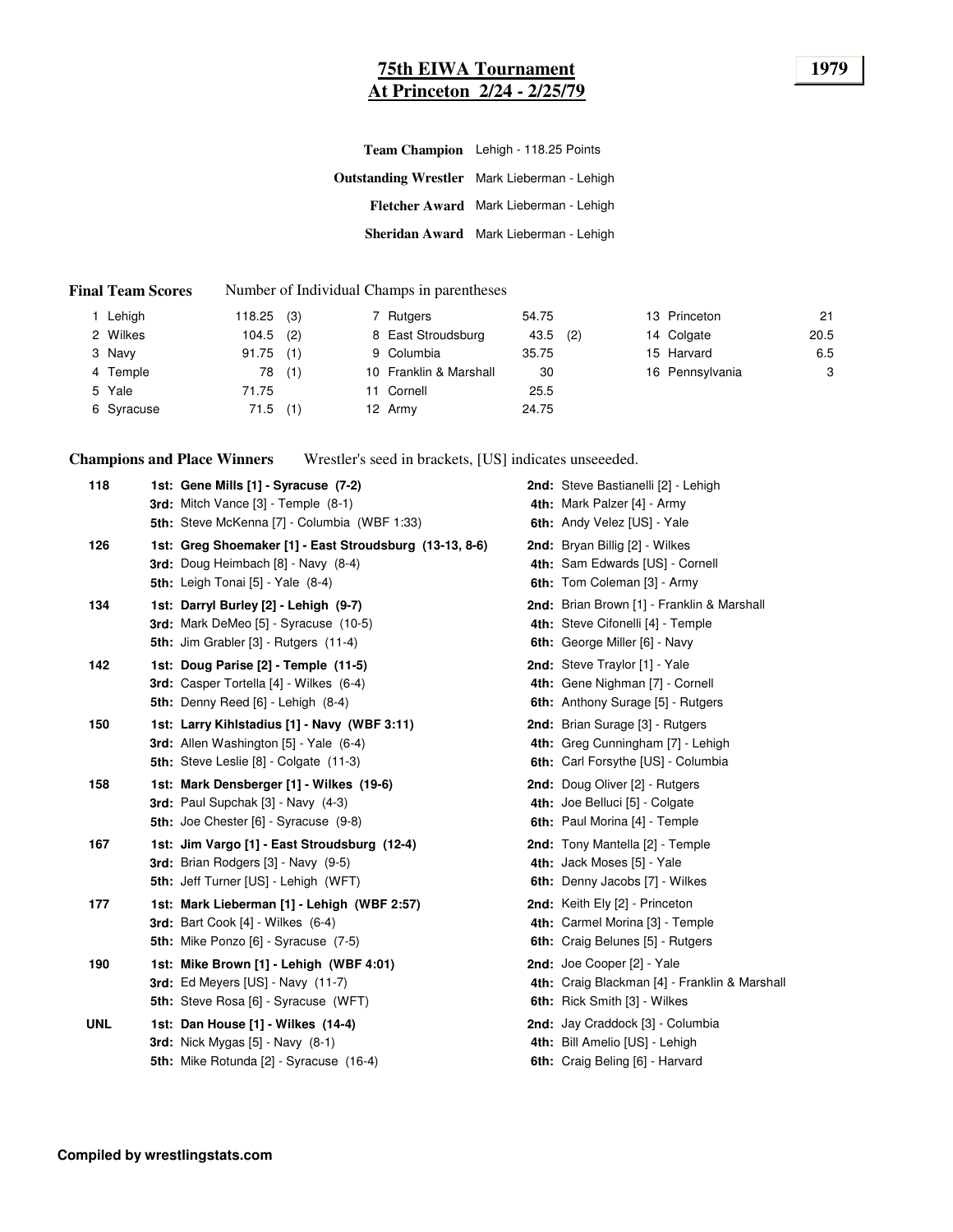| Mark Palzer, Army [4]           |                    |                       |                             |                           |                                      |
|---------------------------------|--------------------|-----------------------|-----------------------------|---------------------------|--------------------------------------|
| Bill Clark, Franklin & Marshall |                    | Mark Palzer Fall 3:08 |                             |                           |                                      |
| Andy Velez, Yale                |                    |                       |                             | Mark Palzer 12-12, 7-7 Cr |                                      |
| Guy Zanti, Navy [5]             |                    | Andy Velez 11-7       |                             |                           |                                      |
| Paul Widerman, Harvard [8]      |                    |                       |                             |                           | Gene Mills 27-10                     |
| Paul Pietropaolo, Cornell       |                    |                       | Paul Pietropaolo 10-10, 4-0 |                           |                                      |
| Jim Herson, Pennsylvania        |                    |                       |                             | Gene Mills Fall 2:30      |                                      |
| Gene Mills, Syracuse [1]        |                    | Gene Mills Fall 4:18  |                             |                           |                                      |
| Steve Bastianelli, Lehigh [2]   |                    |                       |                             |                           | Gene Mills 7-2                       |
| Jim Abbott, Colgate             |                    | Steve Bastianelli 9-3 |                             |                           |                                      |
| Warren Wray, Wilkes             |                    |                       |                             | Steve Bastianelli 9-0     |                                      |
| Steve McKenna, Columbia [7]     |                    | Steve McKenna 19-3    |                             |                           |                                      |
| Bill Hawley, Princeton [6]      |                    |                       |                             |                           | Steve Bastianelli 8-5                |
| Phil Row, East Stroudsburg      |                    | Bill Hawley Fall 0:56 |                             |                           |                                      |
| Pat Gleason, Rutgers            |                    |                       |                             | Mitch Vance 12-5          |                                      |
| Mitch Vance, Temple [3]         |                    | Mitch Vance Fall 3:16 |                             |                           |                                      |
|                                 |                    |                       | <b>Consolation Bracket</b>  |                           |                                      |
|                                 |                    |                       |                             |                           |                                      |
|                                 | <b>Bill Clark</b>  |                       |                             |                           |                                      |
|                                 |                    |                       | Andy Velez Fall 1:55        |                           |                                      |
|                                 | Andy Velez         |                       |                             | Andy Velez 10-5           |                                      |
|                                 |                    |                       |                             | <b>Mitch Vance</b>        | Mitch Vance Fall 5:08                |
|                                 | Jim Herson         |                       |                             |                           |                                      |
|                                 |                    |                       | Paul Pietropaolo 8-5        |                           | Third Place: Mitch Vance 8-1         |
|                                 | Paul Pietropaolo   |                       |                             |                           |                                      |
|                                 |                    |                       |                             |                           | Fifth Place: Steve McKenna Fall 1:33 |
|                                 | Jim Abbott         |                       |                             |                           |                                      |
|                                 |                    |                       | Steve McKenna Fall 1:04     |                           |                                      |
|                                 | Steve McKenna      |                       |                             | Steve McKenna Fall 4:08   |                                      |
|                                 |                    |                       |                             | <b>Mark Palzer</b>        | Mark Palzer 17-13                    |
|                                 | Pat Gleason        |                       |                             |                           |                                      |
|                                 |                    |                       | Bill Hawley Fall 0:23       |                           |                                      |
|                                 | <b>Bill Hawley</b> |                       |                             |                           |                                      |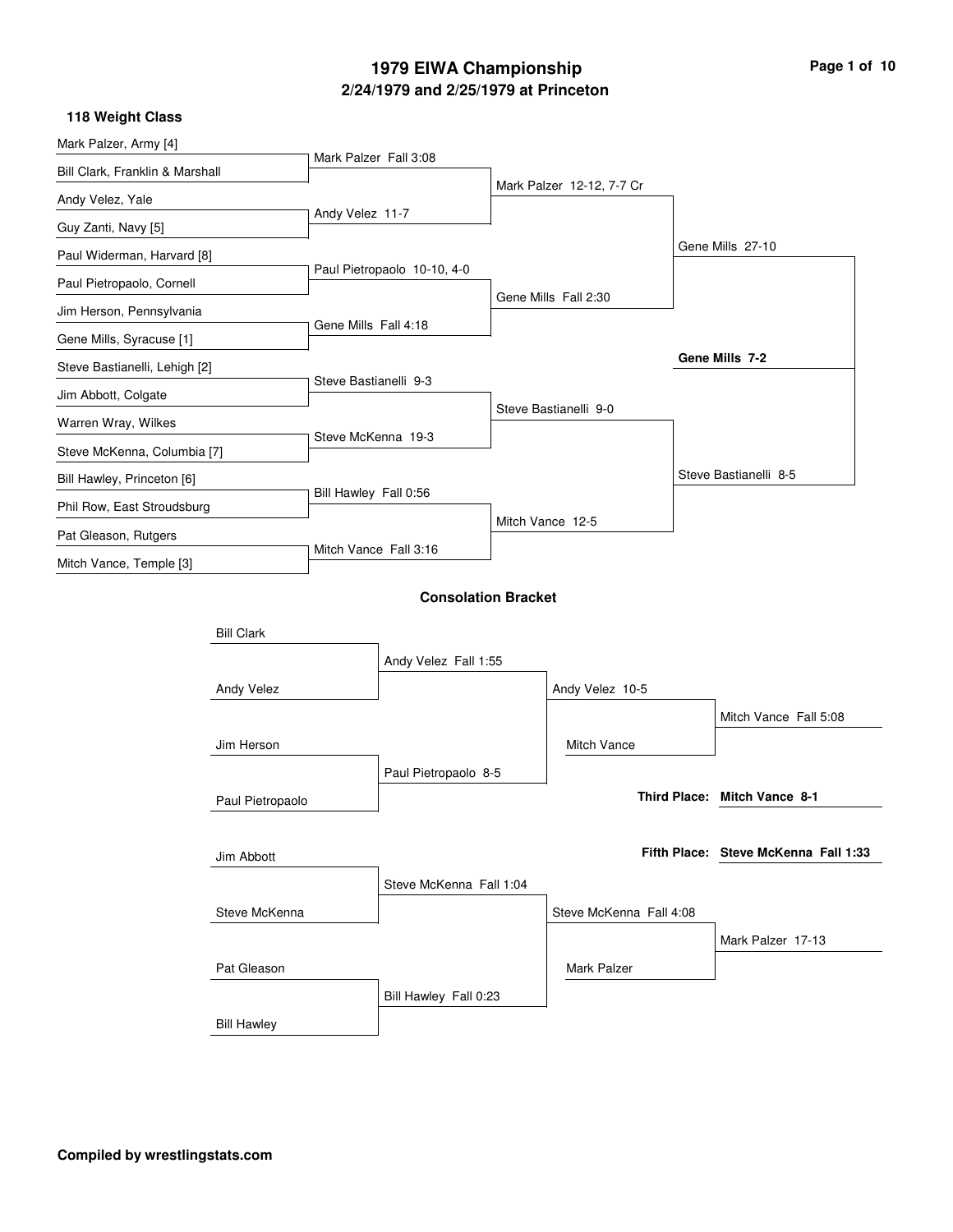| John Mousetis, Franklin & Marshall [4] |                  |                        |                            |                  |                          |                                  |  |
|----------------------------------------|------------------|------------------------|----------------------------|------------------|--------------------------|----------------------------------|--|
| Tony Rodriguez, Syracuse               |                  | John Mousetis 7-5      |                            |                  |                          |                                  |  |
| Keith Matsumoto, Pennsylvania          |                  |                        |                            | Leigh Tonai 10-5 |                          |                                  |  |
| Leigh Tonai, Yale [5]                  |                  | Leigh Tonai Fall 1:26  |                            |                  |                          |                                  |  |
| Doug Heimbach, Navy [8]                |                  |                        |                            |                  |                          | Greg Shoemaker 15-3              |  |
| Mark Bergman, Rutgers                  |                  |                        | Doug Heimbach Fall 1:20    |                  |                          |                                  |  |
| Rick Kief, Harvard                     |                  |                        |                            |                  | Greg Shoemaker Fall 3:54 |                                  |  |
| Greg Shoemaker, East Stroudsburg [1]   |                  |                        | Greg Shoemaker 15-2        |                  |                          |                                  |  |
| Bryan Billig, Wilkes [2]               |                  |                        |                            |                  |                          | Greg Shoemaker 13-13, 8-6        |  |
| Terry McKenna, Columbia                |                  | Bryan Billig Fall 4:23 |                            |                  |                          |                                  |  |
| Paul Deehan, Colgate                   |                  |                        |                            |                  | Bryan Billig Fall 2:41   |                                  |  |
| Larry Bowman, Temple [7]               |                  | Larry Bowman 21-3      |                            |                  |                          |                                  |  |
| Kirk Dabney, Princeton [6]             |                  |                        |                            |                  |                          | Bryan Billig 12-10               |  |
| Sam Edwards, Cornell                   |                  | Sam Edwards 8-2        |                            |                  |                          |                                  |  |
| Bye                                    |                  |                        |                            |                  | Tom Coleman 18-5         |                                  |  |
| Tom Coleman, Army [3]                  |                  | Tom Coleman            |                            |                  |                          |                                  |  |
|                                        |                  |                        | <b>Consolation Bracket</b> |                  |                          |                                  |  |
|                                        | John Mousetis    |                        |                            |                  |                          |                                  |  |
|                                        |                  |                        |                            |                  |                          |                                  |  |
|                                        |                  |                        | John Mousetis Fall 3:39    |                  |                          |                                  |  |
|                                        | Keith Matsumoto  |                        |                            |                  | Doug Heimbach 9-6        |                                  |  |
|                                        |                  |                        |                            |                  | Tom Coleman              | Doug Heimbach Med FFT            |  |
|                                        | Doug Heimbach    |                        |                            |                  |                          |                                  |  |
|                                        |                  |                        | Doug Heimbach 7-4          |                  |                          | Third Place: Doug Heimbach 8-4   |  |
|                                        | <b>Rick Kief</b> |                        |                            |                  |                          |                                  |  |
|                                        | Larry Bowman     |                        |                            |                  |                          | Fifth Place: Leigh Tonai Med FFT |  |
|                                        |                  |                        | Terry McKenna 6-5          |                  |                          |                                  |  |
|                                        | Terry McKenna    |                        |                            |                  | Sam Edwards 13-4         |                                  |  |
|                                        |                  |                        |                            |                  |                          | Sam Edwards 4-2                  |  |
|                                        | Sam Edwards      |                        |                            |                  | Leigh Tonai              |                                  |  |
|                                        |                  |                        | Sam Edwards                |                  |                          |                                  |  |
|                                        |                  |                        |                            |                  |                          |                                  |  |
|                                        | Bye              |                        |                            |                  |                          |                                  |  |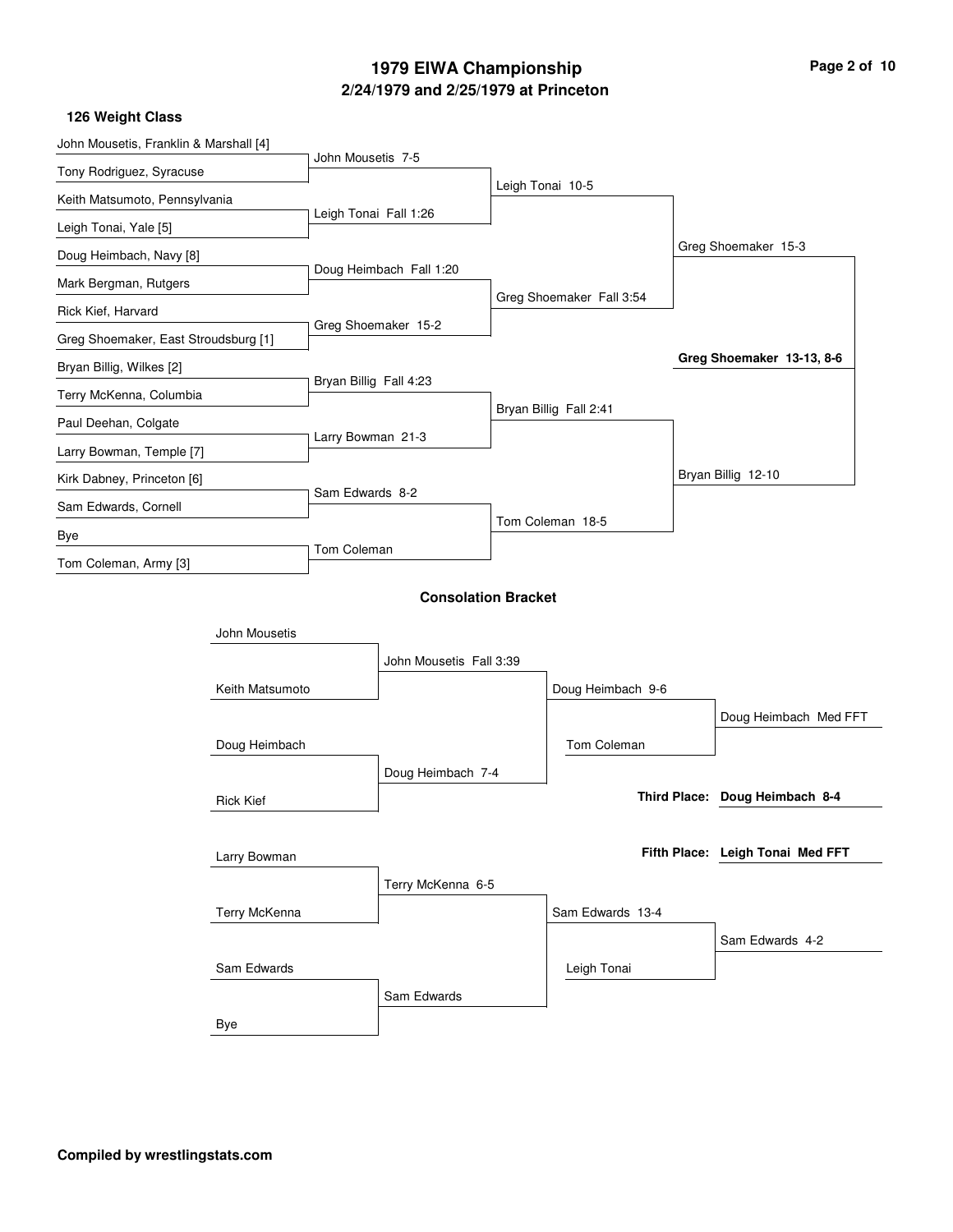| Page 3 of 10 |  |  |
|--------------|--|--|
|--------------|--|--|

#### Steve Cifonelli, Temple [4] Darren Magda, Columbia Lee Argush, Princeton Mark DeMeo, Syracuse [5] Gene Wass, Wilkes [8] Jeff Waters, Yale Joe Piscitello, East Stroudsburg Brian Brown, Franklin & Marshall [1] Darryl Burley, Lehigh [2] Bryan Baer, Harvard John Kratky, Colgate Vince Masi, Army [7] George Miller, Navy [6] Jim Traxinger, Pennsylvania Craig Nighman, Cornell Jim Grabler, Rutgers [3] Steve Cifonelli 11-6 Mark DeMeo 6-1 Gene Wass 16-7 Brian Brown 18-2 Darryl Burley Fall 2:51 Vince Masi Fall 2:35 George Miller 25-11 Jim Grabler 12-4 Mark DeMeo 15-3 Brian Brown 12-5 Darryl Burley Fall 1:36 Jim Grabler 13-3 Brian Brown 8-3 Darryl Burley Fall 3:18 **Darryl Burley 9-7 134 Weight Class Consolation Bracket** Lee Argush Joe Piscitello Bryan Baer Craig Nighman Steve Cifonelli Gene Wass Vince Masi George Miller Steve Cifonelli 5-2 Gene Wass 17-4 Bryan Baer DFT George Miller 12-4 Steve Cifonelli 8-7 George Miller 21-4 Jim Grabler Mark DeMeo Steve Cifonelli 7-1 Mark DeMeo 15-3 **Mark DeMeo 10-5 Third Place: Jim Grabler 11-4 Fifth Place:**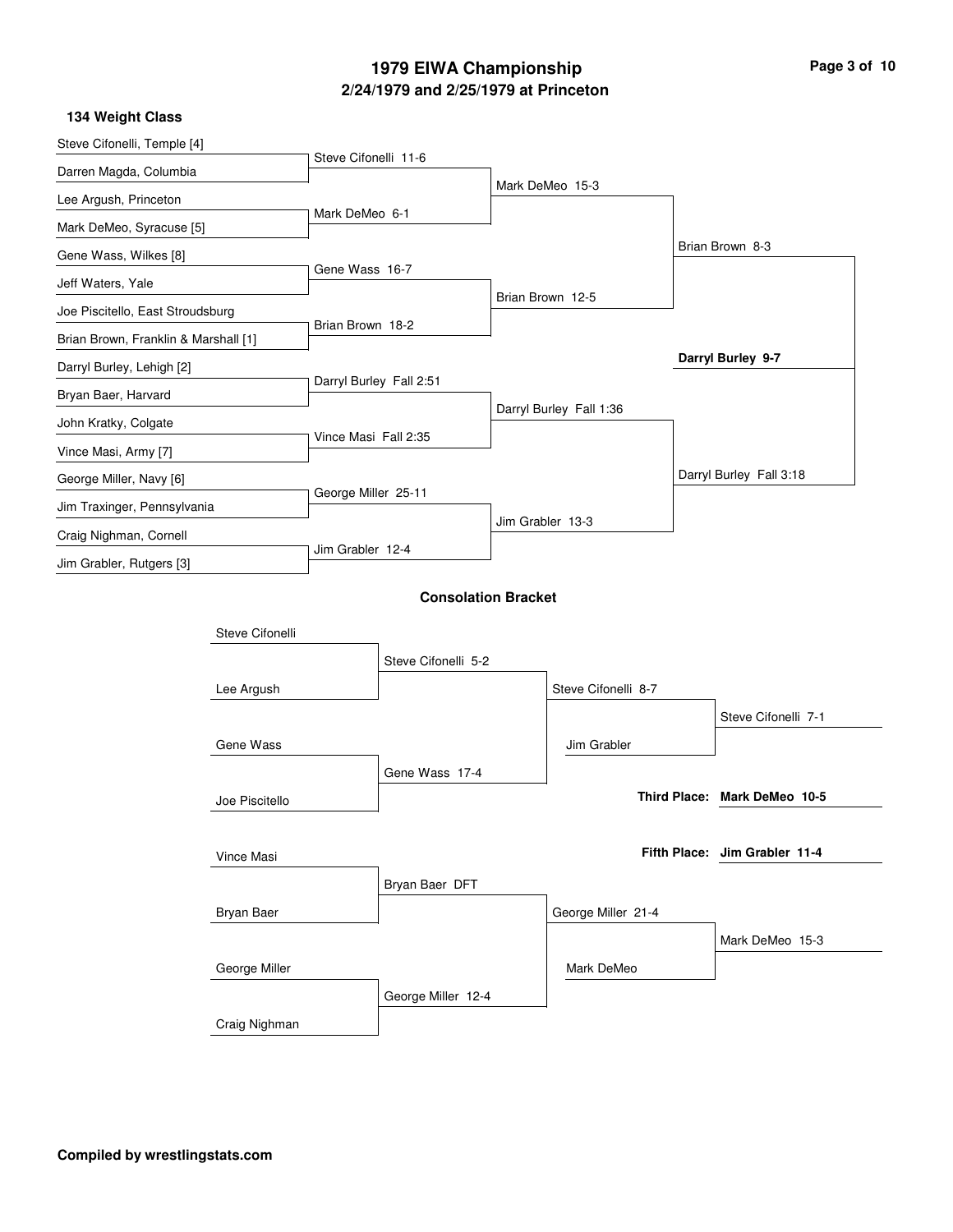| Page 4 of 10 |  |  |
|--------------|--|--|
|--------------|--|--|

| Casper Tortella, Wilkes [4]        |                       |                      |                            |                 |                        |                                  |
|------------------------------------|-----------------------|----------------------|----------------------------|-----------------|------------------------|----------------------------------|
| Brian Roberts, Colgate             |                       | Casper Tortella 19-6 |                            |                 |                        |                                  |
| Dave Trombadore, Princeton         |                       |                      |                            |                 | Anthony Surage 7-3     |                                  |
| Anthony Surage, Rutgers [5]        |                       | Anthony Surage 4-1   |                            |                 |                        |                                  |
| Bob Trombadore, Navy [8]           |                       |                      |                            |                 |                        | Steve Traylor 4-3                |
| Dave Hernley, Franklin & Marshall  |                       | Bob Trombadore 9-2   |                            |                 |                        |                                  |
| Bob Jaeckel, Columbia              |                       |                      |                            |                 | Steve Traylor 6-6, 1-0 |                                  |
| Steve Traylor, Yale [1]            |                       | Steve Traylor 5-2    |                            |                 |                        |                                  |
| Doug Parise, Temple [2]            |                       |                      |                            |                 |                        | Doug Parise 11-5                 |
| Galen McWilliams, East Stroudsburg |                       |                      | Doug Parise DFT 0:20       |                 |                        |                                  |
| Dave McDonald, Army                |                       |                      |                            | Doug Parise 8-1 |                        |                                  |
| Gene Nighman, Cornell [7]          |                       | Gene Nighman 17-3    |                            |                 |                        |                                  |
| Denny Reed, Lehigh [6]             |                       |                      |                            |                 |                        | Doug Parise 11-4                 |
| Alex Montgomery, Harvard           |                       | Denny Reed Fall 4:50 |                            |                 |                        |                                  |
| Hal Fullmer, Pennsylvania          |                       |                      |                            | Denny Reed 7-3  |                        |                                  |
| Tim Catalfo, Syracuse [3]          |                       | Tim Catalfo DFT 6:07 |                            |                 |                        |                                  |
|                                    |                       |                      | <b>Consolation Bracket</b> |                 |                        |                                  |
|                                    |                       |                      |                            |                 |                        |                                  |
|                                    | Casper Tortella       |                      |                            |                 |                        |                                  |
|                                    |                       |                      | Casper Tortella 8-4        |                 |                        |                                  |
|                                    | Dave Trombadore       |                      |                            |                 | Casper Tortella 18-9   |                                  |
|                                    |                       |                      |                            |                 |                        | Casper Tortella 2-1              |
|                                    | <b>Bob Trombadore</b> |                      |                            |                 | Denny Reed             |                                  |
|                                    |                       |                      | Bob Jaeckel Fall 2:38      |                 |                        | Third Place: Casper Tortella 6-4 |
|                                    | <b>Bob Jaeckel</b>    |                      |                            |                 |                        |                                  |
|                                    |                       |                      |                            |                 |                        | Fifth Place: Denny Reed 8-4      |
|                                    | Gene Nighman          |                      |                            |                 |                        |                                  |
|                                    |                       |                      | Gene Nighman DFT           |                 |                        |                                  |
|                                    | Galen McWilliams      |                      |                            |                 | Gene Nighman 8-2       |                                  |
|                                    |                       |                      |                            |                 |                        | Gene Nighman 7-2                 |
|                                    | Tim Catalfo           |                      |                            |                 | <b>Anthony Surage</b>  |                                  |
|                                    |                       |                      | Tim Catalfo Fall 2:58      |                 |                        |                                  |
|                                    | Alex Montgomery       |                      |                            |                 |                        |                                  |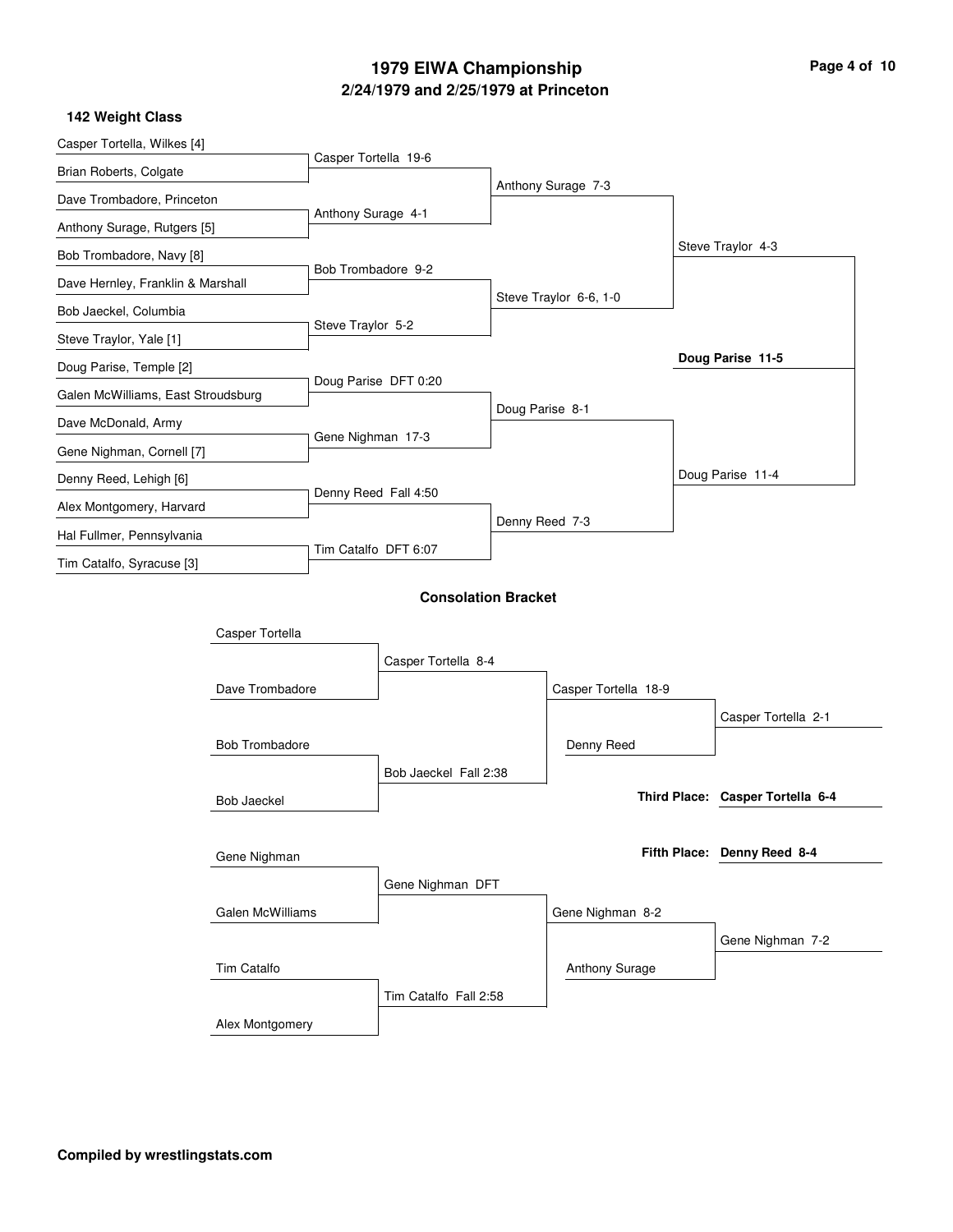| Page 5 of 10 |  |  |  |
|--------------|--|--|--|
|--------------|--|--|--|

| 150 Weight Class                    |                     |                       |                             |  |                            |  |                                   |
|-------------------------------------|---------------------|-----------------------|-----------------------------|--|----------------------------|--|-----------------------------------|
| John Akins, Temple [4]              |                     |                       |                             |  |                            |  |                                   |
| Joe Zabatta, Wilkes                 |                     | Joe Zabatta Fall 4:11 |                             |  |                            |  |                                   |
| Tim Harrison, Cornell               |                     |                       |                             |  | Allen Washington 19-8      |  |                                   |
| Allen Washington, Yale [5]          |                     |                       | Allen Washington 10-2       |  |                            |  |                                   |
| Steve Leslie, Colgate [8]           |                     |                       |                             |  |                            |  | Larry Kihlstadius 8-5             |
| Dave Aldrich, Princeton             |                     | Steve Leslie 12-5     |                             |  |                            |  |                                   |
| Jon Franklin, Harvard               |                     |                       |                             |  | Larry Kihlstadius DFT 3:41 |  |                                   |
| Larry Kihlstadius, Navy [1]         |                     |                       | Larry Kihlstadius Fall 7:44 |  |                            |  |                                   |
| Jody McMullen, East Stroudsburg [2] |                     |                       |                             |  |                            |  | Larry Kihlstadius Fall 3:11       |
| Ed McGinnis, Pennsylvania           |                     |                       | Ed McGinnis DFT 1:14        |  |                            |  |                                   |
| Carl Forsythe, Columbia             |                     |                       |                             |  | Greg Cunningham 16-2       |  |                                   |
| Greg Cunningham, Lehigh [7]         |                     |                       | Greg Cunningham 19-6        |  |                            |  |                                   |
| Ron Grubaugh, Syracuse [6]          |                     |                       |                             |  |                            |  | Brian Surage 3-0                  |
|                                     |                     | Ron Grubaugh 19-6     |                             |  |                            |  |                                   |
| Larry Avery, Franklin & Marshall    |                     |                       |                             |  | Brian Surage 8-7           |  |                                   |
| Jason Rushton, Army                 |                     | Brian Surage 7-2      |                             |  |                            |  |                                   |
| Brian Surage, Rutgers [3]           |                     |                       |                             |  |                            |  |                                   |
|                                     |                     |                       | <b>Consolation Bracket</b>  |  |                            |  |                                   |
|                                     | Joe Zabatta         |                       |                             |  |                            |  |                                   |
|                                     |                     |                       | Tim Harrison 14-0           |  |                            |  |                                   |
|                                     | Tim Harrison        |                       |                             |  | Steve Leslie DFT 3:00      |  |                                   |
|                                     |                     |                       |                             |  |                            |  | Greg Cunningham 6-1               |
|                                     | <b>Steve Leslie</b> |                       |                             |  | Greg Cunningham            |  |                                   |
|                                     |                     |                       | Steve Leslie 9-5            |  |                            |  |                                   |
|                                     | Jon Franklin        |                       |                             |  |                            |  | Third Place: Allen Washington 6-4 |
|                                     |                     |                       |                             |  |                            |  |                                   |
|                                     | Ed McGinnis         |                       |                             |  |                            |  | Fifth Place: Steve Leslie 11-3    |
|                                     |                     |                       | Carl Forsythe 7-0           |  |                            |  |                                   |
|                                     | Carl Forsythe       |                       |                             |  | Carl Forsythe DFT 4:56     |  |                                   |
|                                     |                     |                       |                             |  |                            |  |                                   |
|                                     |                     |                       |                             |  |                            |  | Allen Washington 15-0             |
|                                     | Ron Grubaugh        |                       |                             |  | Allen Washington           |  |                                   |
|                                     |                     |                       | Ron Grubaugh 10-5           |  |                            |  |                                   |
|                                     | Jason Rushton       |                       |                             |  |                            |  |                                   |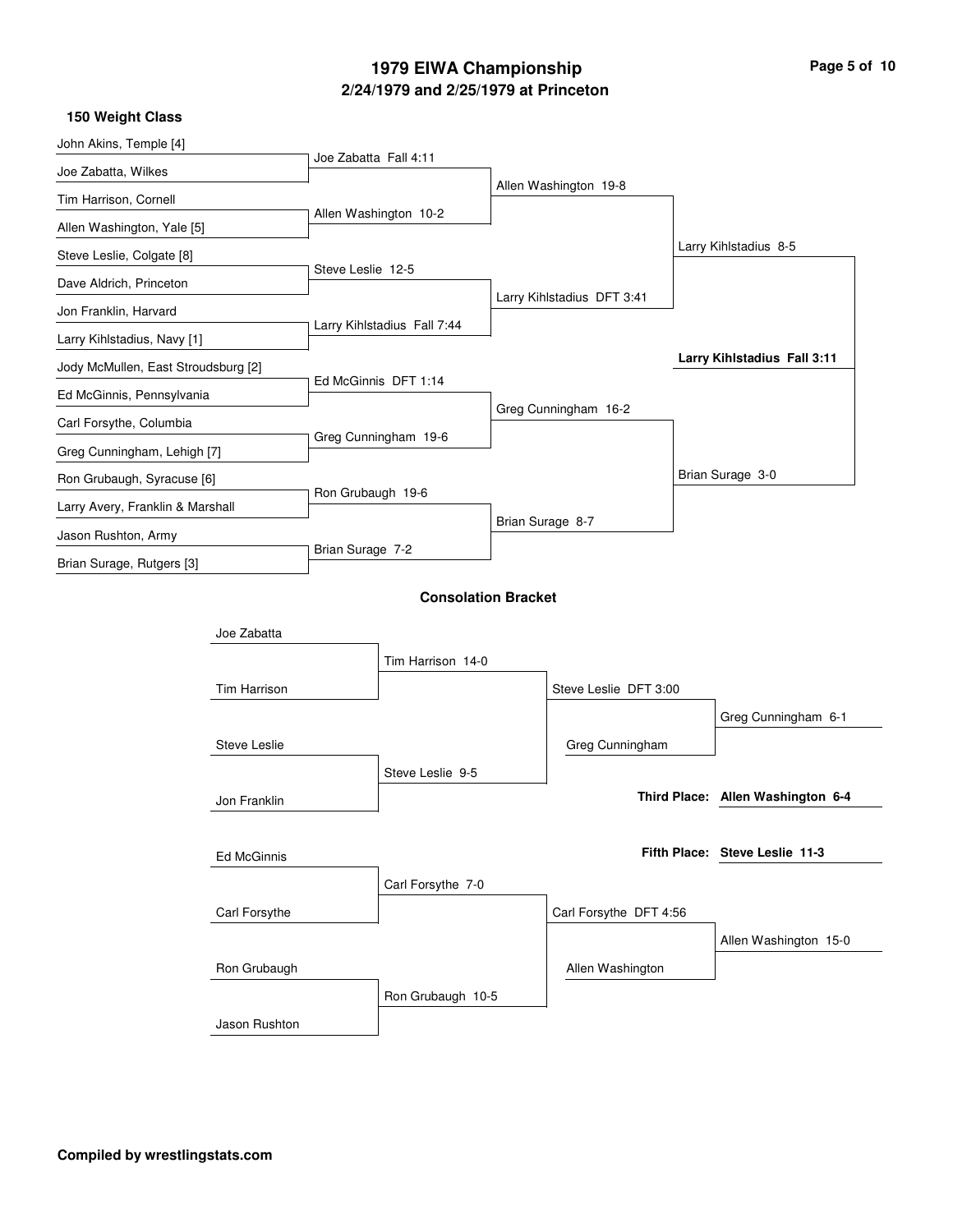| Page 6 of 10 |  |  |  |
|--------------|--|--|--|
|--------------|--|--|--|

| 158 Weight Class                    |                     |                  |                            |                           |                               |
|-------------------------------------|---------------------|------------------|----------------------------|---------------------------|-------------------------------|
| Paul Morina, Temple [4]             |                     |                  |                            |                           |                               |
| Chris Ritrievi, Princeton           |                     | Paul Morina 10-6 |                            |                           |                               |
| Doug Mason, Harvard                 |                     |                  |                            | Joe Belluci Fall 3:33     |                               |
| Joe Belluci, Colgate [5]            |                     | Joe Belluci 8-7  |                            |                           |                               |
| Greg Thomas, Columbia [8]           |                     |                  |                            |                           | Mark Densberger Fall 6:51     |
| Benjy Dudek, Lehigh                 |                     | Benjy Dudek 7-6  |                            |                           |                               |
| Mark Schlitt, Pennsylvania          |                     |                  |                            | Mark Densberger Fall 4:24 |                               |
| Mark Densberger, Wilkes [1]         |                     |                  | Mark Densberger 24-10      |                           |                               |
| Doug Oliver, Rutgers [2]            |                     |                  |                            |                           | Mark Densberger 19-6          |
| Skip Letcher, Cornell               |                     | Doug Oliver 17-1 |                            |                           |                               |
| Tim Shallcross, East Stroudsburg    |                     |                  |                            | Doug Oliver 11-3          |                               |
| Mike Kavanaugh, Army [7]            |                     |                  | Mike Kavanaugh 15-6        |                           |                               |
| Joe Chester, Syracuse [6]           |                     |                  |                            |                           | Doug Oliver 10-3              |
| Steve Reynolds, Franklin & Marshall |                     | Joe Chester 10-7 |                            |                           |                               |
| Peter Krumins, Yale                 |                     |                  |                            | Paul Supchak 7-5          |                               |
| Paul Supchak, Navy [3]              |                     |                  | Paul Supchak Fall 6:37     |                           |                               |
|                                     |                     |                  | <b>Consolation Bracket</b> |                           |                               |
|                                     |                     |                  |                            |                           |                               |
|                                     | Paul Morina         |                  |                            |                           |                               |
|                                     |                     |                  | Paul Morina 10-2           |                           |                               |
|                                     | Doug Mason          |                  |                            | Paul Morina 12-4          |                               |
|                                     |                     |                  |                            |                           | Paul Supchak 5-4              |
|                                     | Benjy Dudek         |                  |                            | Paul Supchak              |                               |
|                                     |                     |                  | Mark Schlitt 12-8          |                           |                               |
|                                     | <b>Mark Schlitt</b> |                  |                            |                           | Third Place: Paul Supchak 4-3 |
|                                     |                     |                  |                            |                           |                               |
|                                     | Mike Kavanaugh      |                  |                            |                           | Fifth Place: Joe Chester 9-8  |
|                                     |                     |                  | Mike Kavanaugh 11-0        |                           |                               |
|                                     | Skip Letcher        |                  |                            | Joe Chester 4-2           |                               |
|                                     |                     |                  |                            |                           | Joe Belluci 5-3               |
|                                     | Peter Krumins       |                  |                            | Joe Belluci               |                               |
|                                     |                     |                  | Joe Chester 5-0            |                           |                               |
|                                     | Joe Chester         |                  |                            |                           |                               |
|                                     |                     |                  |                            |                           |                               |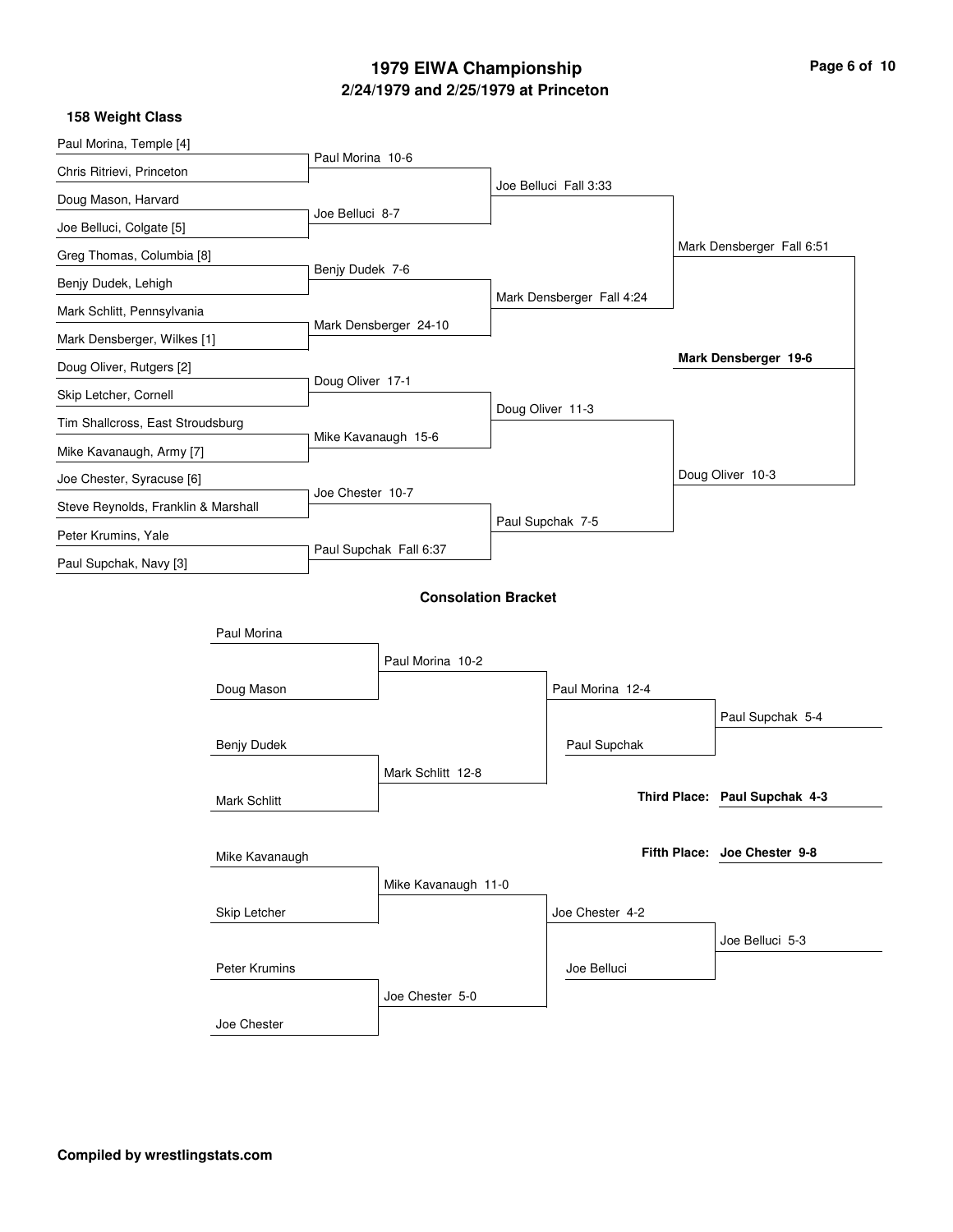| John Dougherty, Syracuse [4]     |                  |                        |                            |                 |                      |                                  |  |
|----------------------------------|------------------|------------------------|----------------------------|-----------------|----------------------|----------------------------------|--|
| Gayle Chase, Cornell             |                  | John Dougherty 6-4     |                            |                 |                      |                                  |  |
| Donald LeVine, Pennsylvania      |                  |                        |                            | Jack Moses 10-3 |                      |                                  |  |
| Jack Moses, Yale [5]             |                  | Jack Moses 13-5        |                            |                 |                      |                                  |  |
| Dave Hagg, Army [8]              |                  |                        |                            |                 |                      | Jim Vargo 11-3                   |  |
| Tony Cimmarrusti, Harvard        |                  | Dave Hagg 9-3          |                            |                 |                      |                                  |  |
| Jeff Turner, Lehigh              |                  |                        |                            |                 | Jim Vargo Fall 3:40  |                                  |  |
| Jim Vargo, East Stroudsburg [1]  |                  | Jim Vargo 13-5         |                            |                 |                      |                                  |  |
| Tony Mantella, Temple [2]        |                  |                        |                            |                 |                      | Jim Vargo 12-4                   |  |
| Deane Oliver Jr., Rutgers        |                  | Tony Mantella 19-5     |                            |                 |                      |                                  |  |
| Steve Shapiro, Columbia          |                  |                        |                            |                 | Tony Mantella 8-3    |                                  |  |
| Denny Jacobs, Wilkes [7]         |                  | Denny Jacobs Fall 7:51 |                            |                 |                      |                                  |  |
| Henry Milligan, Princeton [6]    |                  |                        |                            |                 |                      | Tony Mantella 14-5               |  |
| Eric Wenzel, Franklin & Marshall |                  | Eric Wenzel 8-3        |                            |                 |                      |                                  |  |
| Lloyd Woodruff, Colgate          |                  |                        |                            |                 | Brian Rodgers 11-1   |                                  |  |
| Brian Rodgers, Navy [3]          |                  | Brian Rodgers 9-3      |                            |                 |                      |                                  |  |
|                                  |                  |                        | <b>Consolation Bracket</b> |                 |                      |                                  |  |
|                                  | John Dougherty   |                        |                            |                 |                      |                                  |  |
|                                  |                  |                        | Donald LeVine 7-5          |                 |                      |                                  |  |
|                                  | Donald LeVine    |                        |                            |                 | Jeff Turner 7-4      |                                  |  |
|                                  |                  |                        |                            |                 |                      | Brian Rodgers 7-2                |  |
| Dave Hagg                        |                  |                        |                            |                 | <b>Brian Rodgers</b> |                                  |  |
|                                  |                  |                        | Jeff Turner 5-1            |                 |                      |                                  |  |
| Jeff Turner                      |                  |                        |                            |                 |                      | Third Place: Brian Rodgers 9-5   |  |
|                                  |                  |                        |                            |                 |                      |                                  |  |
|                                  | Denny Jacobs     |                        |                            |                 |                      | Fifth Place: Jeff Turner Med FFT |  |
|                                  |                  |                        | Denny Jacobs 7-4           |                 |                      |                                  |  |
|                                  | Deane Oliver Jr. |                        |                            |                 | Denny Jacobs 17-5    |                                  |  |
|                                  |                  |                        |                            |                 |                      | Jack Moses 8-5                   |  |
|                                  | Eric Wenzel      |                        |                            |                 | <b>Jack Moses</b>    |                                  |  |
|                                  |                  |                        | Lloyd Woodruff 9-6         |                 |                      |                                  |  |
|                                  | Lloyd Woodruff   |                        |                            |                 |                      |                                  |  |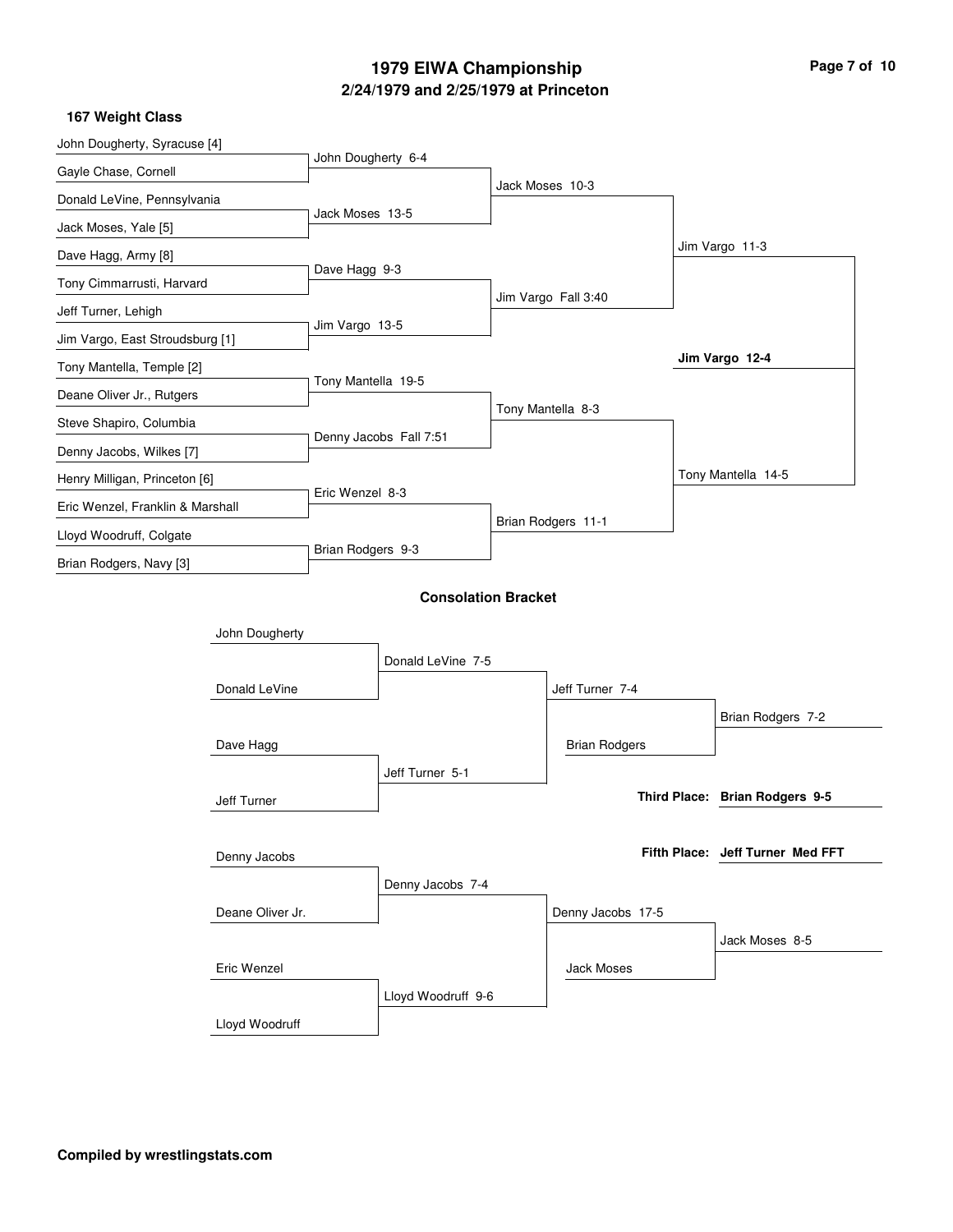| Page 8 of 10 |  |  |  |
|--------------|--|--|--|
|--------------|--|--|--|

| Bart Cook, Wilkes [4]           |                      |                            |  |                          |  |                             |
|---------------------------------|----------------------|----------------------------|--|--------------------------|--|-----------------------------|
| Seftan Antonsson, Columbia      | Bart Cook 20-9       |                            |  |                          |  |                             |
| Dom Gorie, Navy                 |                      |                            |  | Bart Cook Fall 3:41      |  |                             |
| Craig Belunes, Rutgers [5]      | Craig Belunes 10-7   |                            |  |                          |  |                             |
| Rick Wetzler, Yale [8]          |                      |                            |  |                          |  | Mark Lieberman Fall 1:53    |
| Doug Graham, Army               | Rick Wetzler 12-8    |                            |  |                          |  |                             |
| Dryver Huston, Pennsylvania     |                      |                            |  | Mark Lieberman Fall 4:02 |  |                             |
| Mark Lieberman, Lehigh [1]      |                      | Mark Lieberman Fall 0:56   |  |                          |  |                             |
| Keith Ely, Princeton [2]        |                      |                            |  |                          |  | Mark Lieberman Fall 2:57    |
| Tom McCrum, Franklin & Marshall | Keith Ely Fall 3:29  |                            |  |                          |  |                             |
| Bob Dunlap, Colgate             |                      |                            |  | Keith Ely Fall 1:16      |  |                             |
| Chris Rugg, Cornell [7]         | Chris Rugg 4-0       |                            |  |                          |  |                             |
| Mike Ponzo, Syracuse [6]        |                      |                            |  |                          |  | Keith Ely 10-2              |
| Skip Ammon, East Stroudsburg    | Mike Ponzo 7-4       |                            |  |                          |  |                             |
| Bye                             |                      |                            |  | Carmel Morina 12-9       |  |                             |
| Carmel Morina, Temple [3]       | <b>Carmel Morina</b> |                            |  |                          |  |                             |
|                                 |                      | <b>Consolation Bracket</b> |  |                          |  |                             |
|                                 |                      |                            |  |                          |  |                             |
| <b>Craig Belunes</b>            |                      |                            |  |                          |  |                             |
|                                 |                      | Craig Belunes Fall 1:03    |  |                          |  |                             |
| Seftan Antonsson                |                      |                            |  | Craig Belunes 9-6        |  |                             |
|                                 |                      |                            |  |                          |  | Carmel Morina 10-1          |
| <b>Rick Wetzler</b>             | Rick Wetzler 11-9    |                            |  | <b>Carmel Morina</b>     |  |                             |
|                                 |                      |                            |  |                          |  |                             |
| Dryver Huston                   |                      |                            |  |                          |  | Third Place: Bart Cook 6-4  |
|                                 |                      |                            |  |                          |  |                             |
| Chris Rugg                      |                      |                            |  |                          |  | Fifth Place: Mike Ponzo 7-5 |
|                                 |                      | Chris Rugg 6-2             |  |                          |  |                             |
| Tom McCrum                      |                      |                            |  | Mike Ponzo 16-6          |  |                             |
|                                 |                      |                            |  |                          |  | Bart Cook 14-1              |
| Mike Ponzo                      |                      |                            |  | <b>Bart Cook</b>         |  |                             |
|                                 |                      | Mike Ponzo                 |  |                          |  |                             |
| Bye                             |                      |                            |  |                          |  |                             |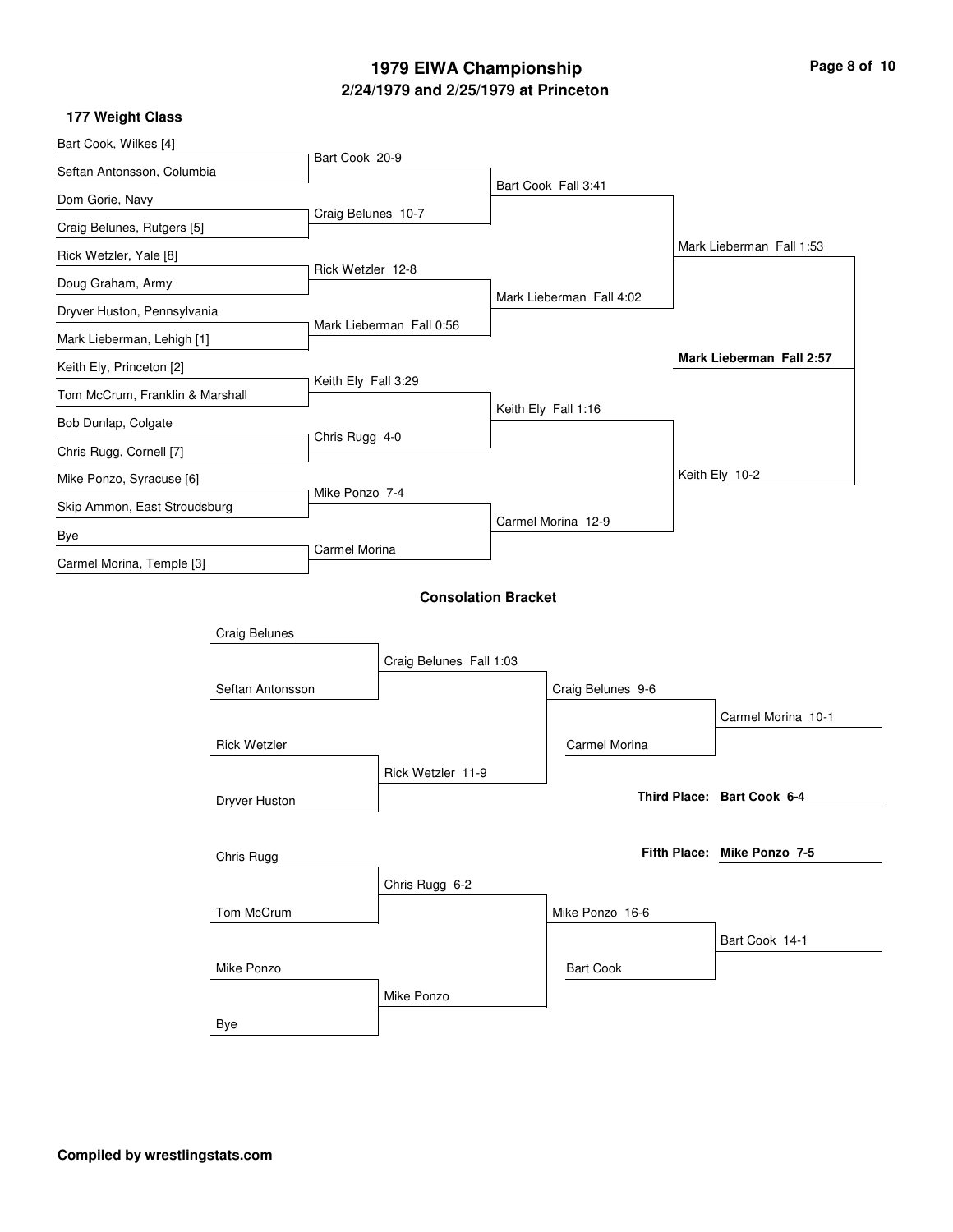| Craig Blackman, Franklin & Marshall [4] |               |                      |                            |                 |                      |                                 |
|-----------------------------------------|---------------|----------------------|----------------------------|-----------------|----------------------|---------------------------------|
| Mark Cooley, Harvard                    |               | Craig Blackman 15-4  |                            |                 |                      |                                 |
| Mike Piotrowski, Cornell                |               |                      |                            |                 | Craig Blackman 17-1  |                                 |
| Alan Gittle, Rutgers [5]                |               | Alan Gittle 15-4     |                            |                 |                      |                                 |
| Mike Sherwood, Princeton [8]            |               |                      |                            |                 |                      | Mike Brown 6-4                  |
| Mike Morrell, Colgate                   |               | Mike Morrell 9-7     |                            |                 |                      |                                 |
| Ed Meyers, Navy                         |               |                      |                            | Mike Brown 18-6 |                      |                                 |
| Mike Brown, Lehigh [1]                  |               | Mike Brown 13-5      |                            |                 |                      |                                 |
| Joe Cooper, Yale [2]                    |               |                      |                            |                 |                      | Mike Brown Fall 4:01            |
| Joe Zaun, East Stroudsburg              |               | Joe Cooper Fall 4:57 |                            |                 |                      |                                 |
| Jim Smith, Pennsylvania                 |               |                      |                            |                 | Joe Cooper Fall 7:44 |                                 |
| Scott Wagner, Army [7]                  |               | Scott Wagner 12-4    |                            |                 |                      |                                 |
| Steve Rosa, Syracuse [6]                |               |                      |                            |                 |                      | Joe Cooper 12-8                 |
| Bill Balter, Columbia                   |               | Steve Rosa Fall 0:39 |                            |                 |                      |                                 |
| Keith Kreider, Temple                   |               |                      |                            |                 | Rick Smith 3-3, 2-0  |                                 |
| Rick Smith, Wilkes [3]                  |               | Rick Smith 10-4      |                            |                 |                      |                                 |
|                                         |               |                      | <b>Consolation Bracket</b> |                 |                      |                                 |
|                                         |               |                      |                            |                 |                      |                                 |
|                                         | Alan Gittle   |                      |                            |                 |                      |                                 |
|                                         |               |                      | Alan Gittle 10-5           |                 |                      |                                 |
|                                         | Mark Cooley   |                      |                            |                 | Ed Meyers FFT        |                                 |
|                                         |               |                      |                            |                 |                      | Ed Meyers 12-6                  |
|                                         | Mike Morrell  |                      |                            |                 | <b>Rick Smith</b>    |                                 |
|                                         |               |                      | Ed Meyers Fall 1:42        |                 |                      |                                 |
|                                         | Ed Meyers     |                      |                            |                 |                      | Third Place: Ed Meyers 11-7     |
|                                         |               |                      |                            |                 |                      |                                 |
|                                         | Scott Wagner  |                      |                            |                 |                      | Fifth Place: Steve Rosa Med FFT |
|                                         |               |                      | Joe Zaun 3-2               |                 |                      |                                 |
|                                         | Joe Zaun      |                      |                            |                 | Steve Rosa 19-2      |                                 |
|                                         |               |                      |                            |                 |                      | Craig Blackman 4-2              |
|                                         | Steve Rosa    |                      |                            |                 | Craig Blackman       |                                 |
|                                         |               |                      | Steve Rosa 11-4            |                 |                      |                                 |
|                                         | Keith Kreider |                      |                            |                 |                      |                                 |